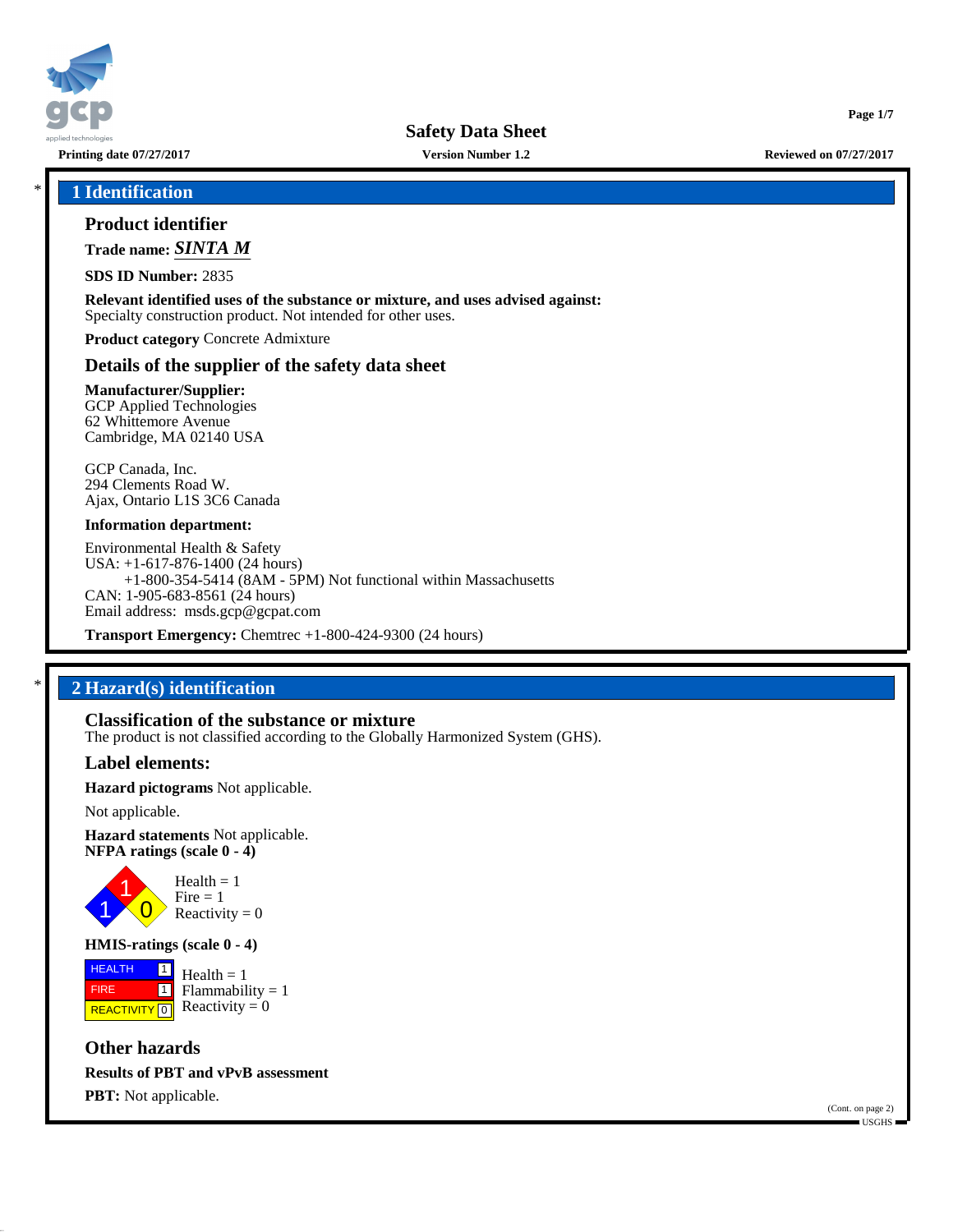**Trade name:** *SINTA M*

**vPvB:** Not applicable.

## \* **3 Composition/information on ingredients**

#### **Chemical characterization: Mixture**

**Hazardous components:** Not applicable.

**Additional information:** Non-hazardous ingredients may be listed in Section 15; Right-To-Know disclosure.

## \* **4 First-aid measures**

#### **Description of first aid measures**

**General information:** Get medical advice/attention if you feel unwell.

#### **After inhalation:**

Supply fresh air. If required, provide artificial respiration. Keep patient warm. Consult doctor if symptoms persist.

#### **After skin contact:**

Immediately wash contaminated skin with soap or mild detergent and water. If this chemical soaks clothing, immediately remove clothing and wash skin.

#### **After eye contact:**

Rinse cautiously with water for several minutes.

Seek immediate medical advice.

## **After swallowing:**

Rinse mouth.

Do NOT induce vomiting.

Never give anything by mouth to an unconscious person.

#### **Information for doctor:**

**Most important symptoms and effects, both acute and delayed** No further relevant information available.

**Indication of any immediate medical attention and special treatment needed** No further relevant information available.

## \* **5 Fire-fighting measures**

#### **Extinguishing media**

**Suitable extinguishing agents:** CO2, extinguishing powder or water spray. Fight larger fires with water spray.

**Special hazards arising from the substance or mixture**

Combustion products may include toxic gases such as carbon monoxide and smoke.

#### **Advice for firefighters**

**Protective equipment:** Wear personal protective equipment

**Additional information** Collect contaminated fire fighting water separately. It must not enter the sewage system.

## \* **6 Accidental release measures**

## **Personal precautions, protective equipment and emergency procedures**

Wear protective equipment. Keep unprotected persons away.

(Cont. on page 3) USGHS

(Cont. from page 1)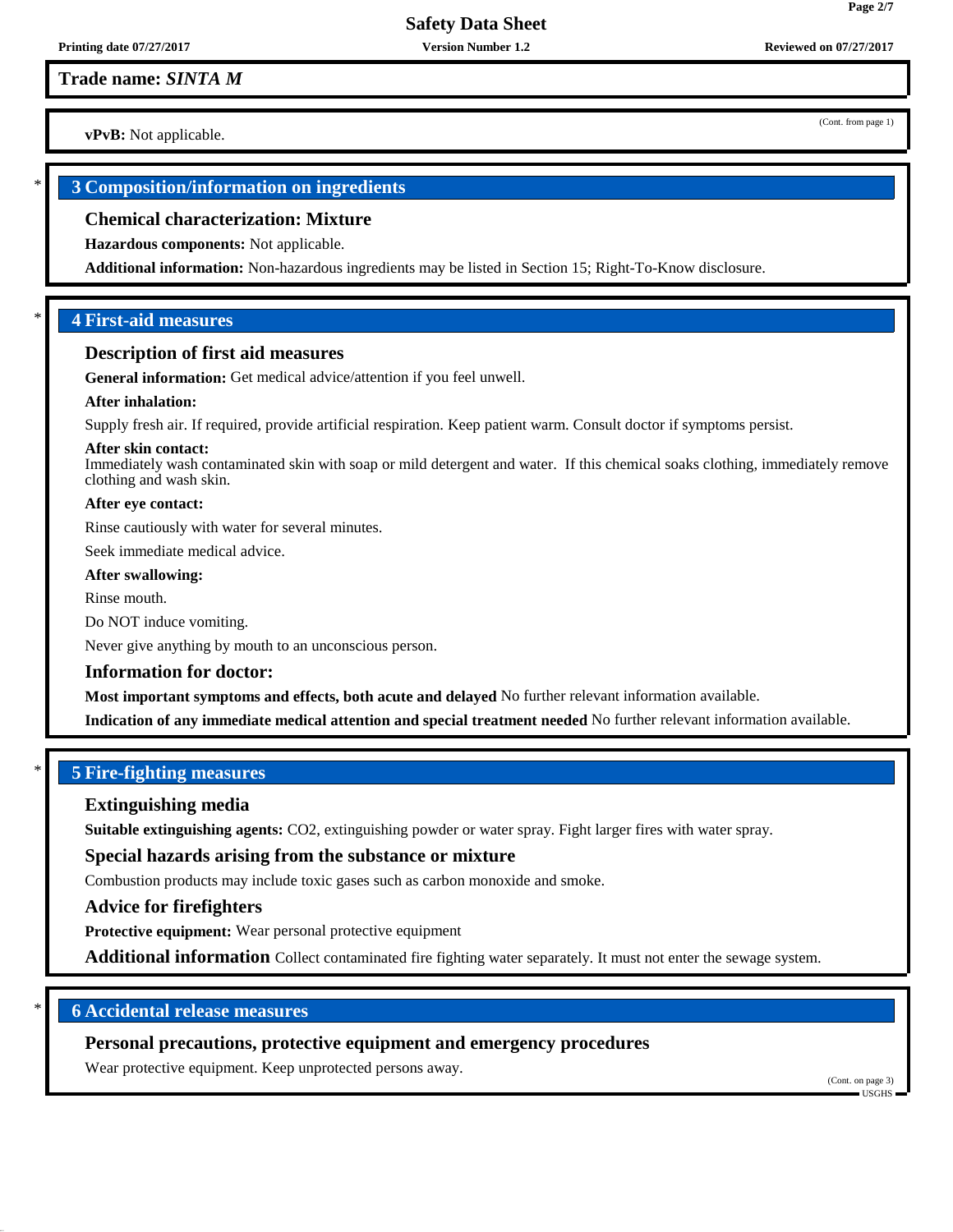**Trade name:** *SINTA M*

(Cont. from page 2)

## **Methods and material for containment and cleaning up:**

Contain and/or absorb spill with inert material (i.e. sand, vermiculite) then place in a suitable container.

#### **Reference to other sections**

See Section 7 for information on safe handling.

See Section 8 for information on personal protection equipment.

See Section 13 for disposal information.

## \* **7 Handling and storage**

## **Handling:**

**Precautions for safe handling** Avoid contact with eyes, skin and clothing. Do not take internally. Practice good personal hygiene to avoid ingestion. Use only with adequate ventilation. Wash clothing before reuse. FOR PROFESSIONAL USE ONLY. KEEP OUT OF CHILDREN'S REACH.

**Information about protection against explosions and fires:** No special measures required.

## **Conditions for safe storage, including any incompatibilities**

**Storage:**

**Information about storage in one common storage facility:** No special measures required.

**Further information about storage conditions:** Keep receptacle tightly sealed.

**Specific end use(s)** No further relevant information available.

## \* **8 Exposure controls/personal protection**

**Additional information about design of technical systems:** No further data; see item 7.

## **Control parameters**

**Components with limit values that require monitoring at the workplace:** The product does not contain any relevant quantities of materials with critical values that have to be monitored at the workplace.

**Additional information:** The lists that were valid during the creation were used as basis.

#### **Exposure controls**

**Personal protective equipment:**

**General protective and hygienic measures:** The usual precautionary measures for handling chemicals should be followed.

#### **Breathing equipment:**

Control exposure to ingredients with workplace control parameters if mentioned above. If no ingredients are listed, respiratory protection is generally not required.

If exposure limits are listed and may be exceeded, use approved respiratory protective equipment and filter type appropriate for the listed ingredients. (NIOSH, CEN, etc.).

**Protection of hands:** Gloves should be worn to prevent skin contact and should be impermeable and resistant to the product.

**Material of gloves** Rubber or other impervious gloves should be worn to prevent skin contact.

USGHS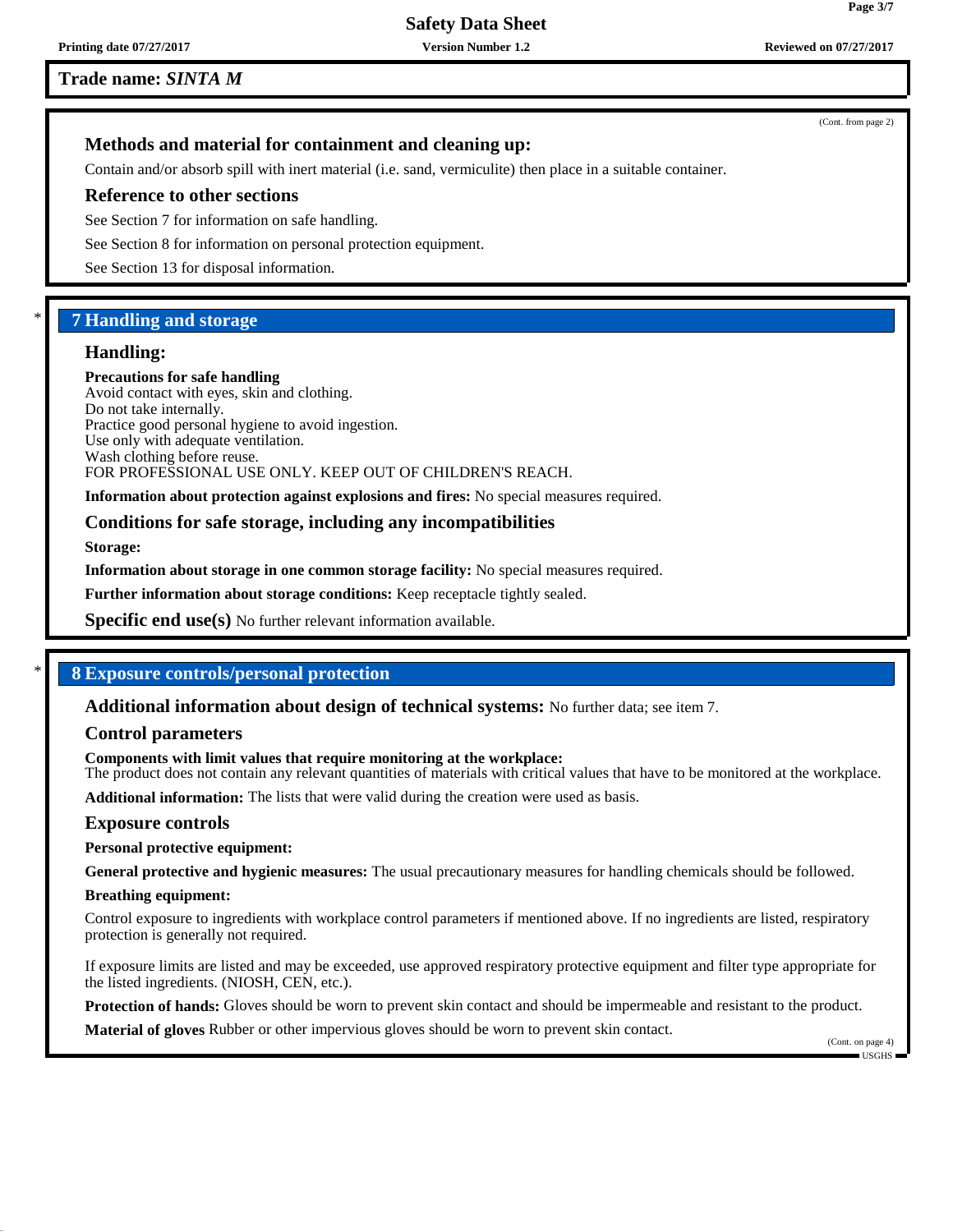## **Trade name:** *SINTA M*

## **Eye protection:**



Safety glasses with side shield protection.



A face shield should also be worn if there is potential exposure to splash or spray.

## **Body protection:**

Use personal protective equipment as required.

Take off contaminated clothing.

## \* **9 Physical and chemical properties**

| Information on basic physical and chemical properties                                                                           |                                                                                                                                   |  |
|---------------------------------------------------------------------------------------------------------------------------------|-----------------------------------------------------------------------------------------------------------------------------------|--|
| <b>General Information</b><br>Appearance:<br>Form:<br>Color:<br>Odor:<br><b>Odor threshold:</b>                                 | Solid<br>According to product specification<br>Characteristic<br>Not applicable.                                                  |  |
| $pH-value$ (~):                                                                                                                 | Not applicable.                                                                                                                   |  |
| <b>Change in condition</b><br><b>Melting point/Melting range:</b><br><b>Boiling point/Boiling range:</b><br><b>Flash point:</b> | 320-340 $\degree$ F<br>Undetermined.<br>Not applicable.                                                                           |  |
| <b>Flammability (solid, gaseous):</b>                                                                                           | Not determined.                                                                                                                   |  |
| <b>Decomposition temperature:</b><br>Auto igniting:<br>Danger of explosion:                                                     | Not applicable under normal storage conditions.<br>Product is not self-igniting.<br>Product does not present an explosion hazard. |  |
| <b>Explosion limits:</b><br>Lower:<br><b>Upper:</b><br><b>VOC Content (max):</b>                                                | Not applicable.<br>Not determined.<br>Not applicable.<br>Not applicable.                                                          |  |
| Vapor pressure:<br>Density: $(\sim)$<br><b>Relative density</b><br><b>Vapor density</b><br><b>Evaporation rate</b>              | Not applicable.<br>Not determined.<br>Not determined.<br>Not applicable.<br>Not applicable.                                       |  |
| Solubility in / Miscibility with<br>Water:                                                                                      | Not miscible or difficult to mix.                                                                                                 |  |
| Partition coefficient (n-octanol/water): Not determined.                                                                        |                                                                                                                                   |  |
| Viscosity:<br>Dynamic:<br>Kinematic:<br>Molecular weight                                                                        | Not applicable.<br>Not applicable.<br>Not applicable.<br>(Cont. on page 5)                                                        |  |
|                                                                                                                                 | - USGHS -                                                                                                                         |  |

(Cont. from page 3)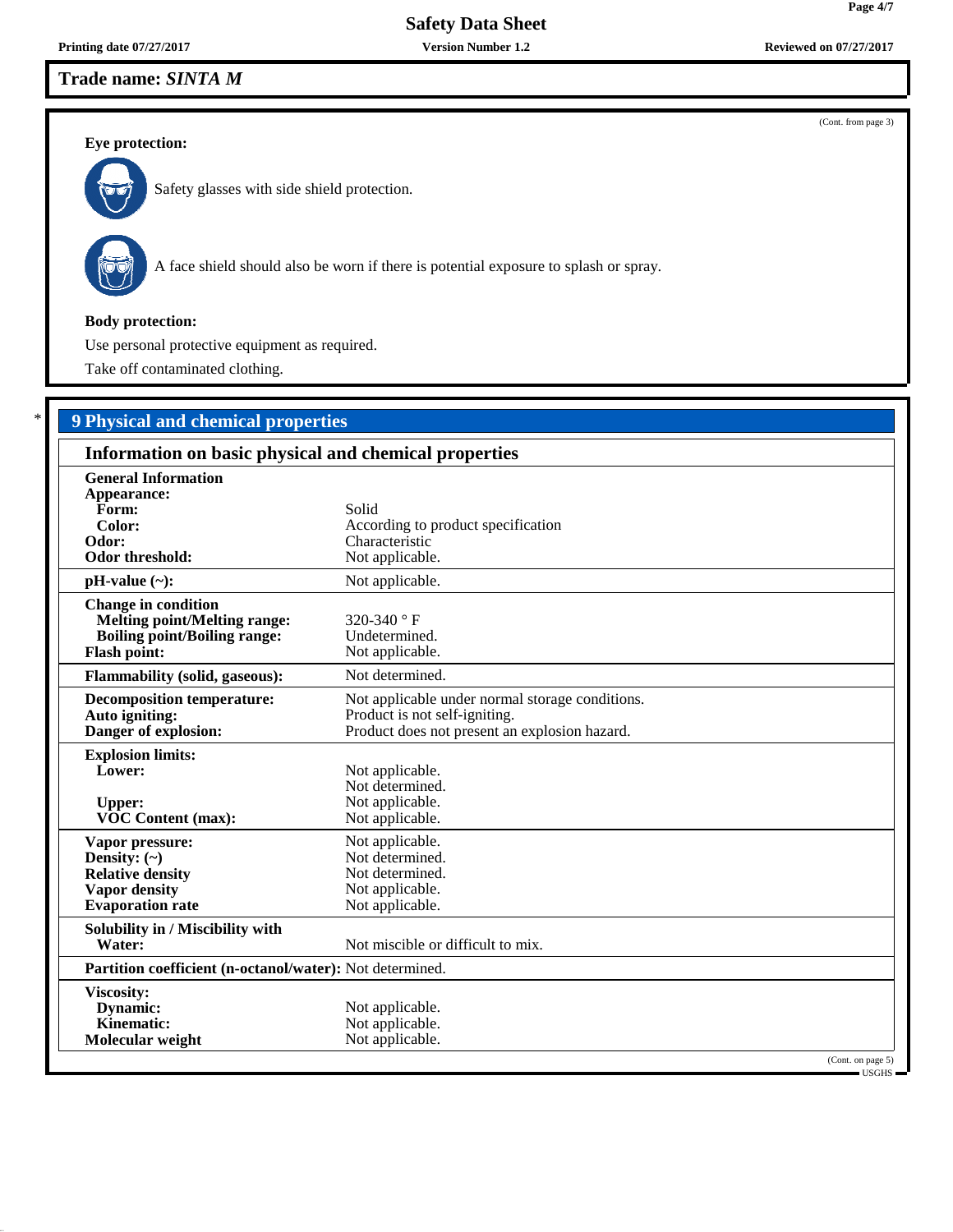## **Trade name:** *SINTA M*

**Other information** No further relevant information available.

## **10 Stability and reactivity**

**Reactivity** Stable under normal conditions.

**Chemical stability**

**Thermal decomposition:** No decomposition if used according to specifications.

**Possibility of hazardous reactions** No dangerous reactions known.

**Conditions to avoid** No further relevant information available.

**Incompatible materials:** No further relevant information available.

**Hazardous decomposition products:** Carbon monoxide and carbon dioxide

## \* **11 Toxicological information**

## **Information on toxicological effects**

**Acute toxicity:**

**Primary irritant effect:**

**on the skin:** No irritating effect expected

**on the eye:** No irritating effect expected

**inhalation:** No irritating effect expected

**Additional toxicological information:**

**Carcinogenic categories**

**IARC (International Agency for Research on Cancer) Human Carcinogenicity:**

**Group 1- Positive, Group 2A- Probable, Group 2B- Possible, Group 3- Not Classifiable**

 $9003-07-0$  Polypropylene  $\vert$ 3

**NTP (National Toxicology Program)**

**K–Known to be carcinogenic, R–May reasonably be anticipated to be carcinogenic**

None of the ingredients is listed.

**OSHA-Ca (Occupational Safety & Health Administration)**

None of the ingredients is listed.

## **12 Ecological information**

#### **Toxicity**

**Aquatic toxicity:** No further relevant information available.

**Persistence and degradability** No further relevant information available.

#### **Behavior in environmental systems:**

**Bioaccumulative potential** No further relevant information available.

**Mobility in soil** No further relevant information available.

#### **Additional ecological information:**

**General notes:** Not known to be hazardous to water.

(Cont. from page 4)

**Page 5/7**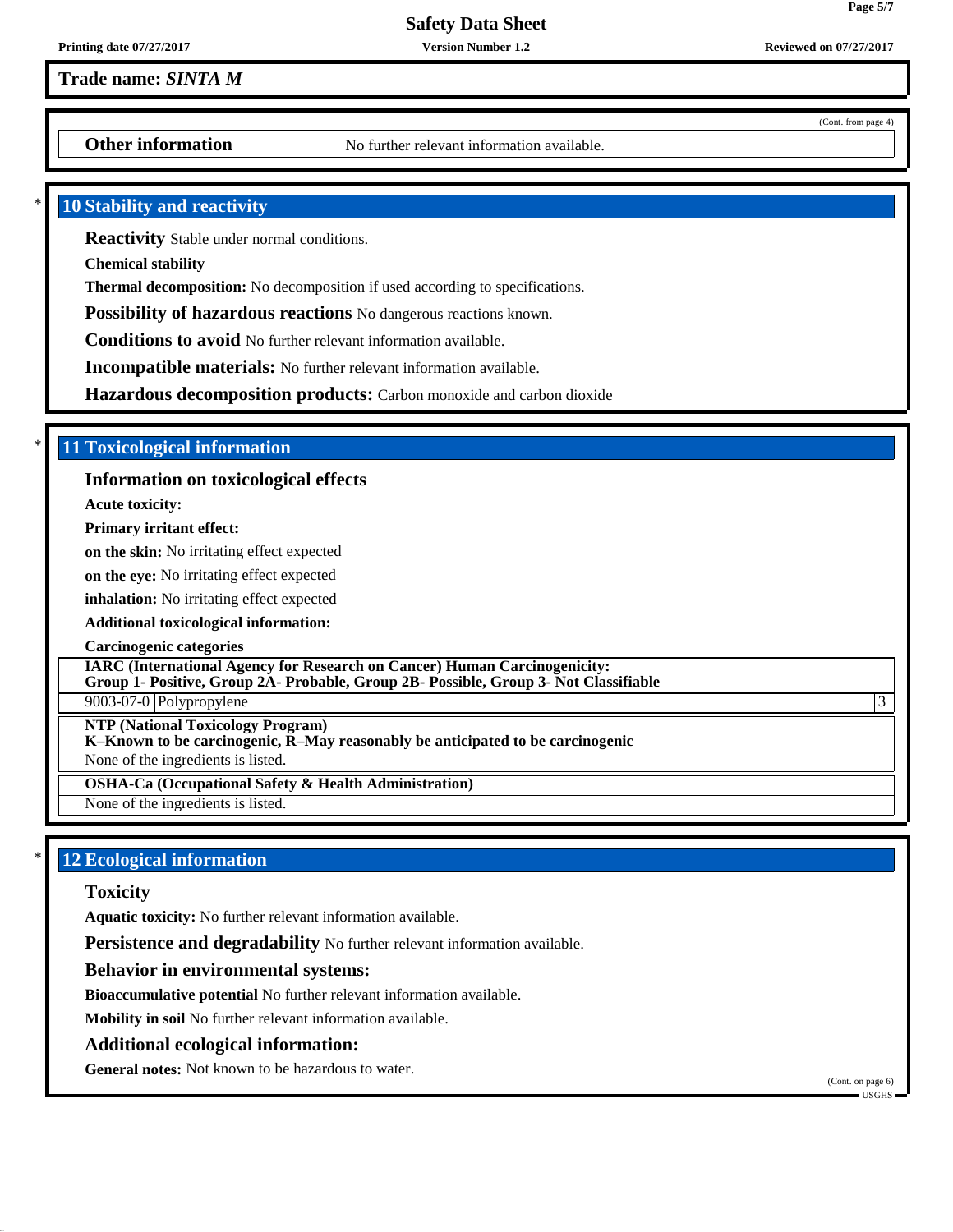**Trade name:** *SINTA M*

## **Results of PBT and vPvB assessment**

**PBT:** Not applicable. **vPvB:** Not applicable.

**Other adverse effects** No further relevant information available.

## **13 Disposal considerations**

### **Disposal methods:**

Consult all regulations (federal, state, provincial, local) or a qualified waste disposal firm when characterizing product for disposal. Dispose of waste in accordance with all applicable regulations.

#### **Recommendation:**



Must not be disposed of together with household garbage. Do not allow product to reach sewage system.

## **Uncleaned packagings:**

**Recommendation:** Dispose of contents/container in accordance with local/regional/national/international regulations.

| <b>14 Transport information</b>                           |                                                                                                          |
|-----------------------------------------------------------|----------------------------------------------------------------------------------------------------------|
| <b>UN-Number</b><br>DOT, IMDG, IATA                       | Not applicable.                                                                                          |
| UN proper shipping name<br>DOT, IMDG, IATÂ                | Not applicable.                                                                                          |
| <b>Transport hazard class(es)</b>                         |                                                                                                          |
| DOT, IMDG, IATA<br><b>Class</b>                           | Not applicable.                                                                                          |
| <b>Packing group</b><br>DOT, IMDG, IATA                   | Not applicable.                                                                                          |
| <b>Environmental hazards:</b><br><b>Marine pollutant:</b> | N <sub>0</sub>                                                                                           |
| <b>Special precautions for user</b>                       | Not applicable.                                                                                          |
|                                                           | Transport/Additional information: Not classified as a dangerous good for transport by road, rail or air. |
| <b>DOT</b><br><b>Remarks:</b>                             | Not Regulated.                                                                                           |
| <b>UN</b> "Model Regulation":                             | Not applicable.                                                                                          |

## **15 Regulatory information**

**SARA (Superfund Amendments and Reauthorization Act)**

**Section 302/304 (extremely hazardous substances):**

None of the ingredients is listed.

**Section 313 Reportable Ingredients (Chemicals present below reporting threshold are exempt):**

None of the ingredients is listed.

(Cont. on page 7) USGHS

(Cont. from page 5)

**Page 6/7**